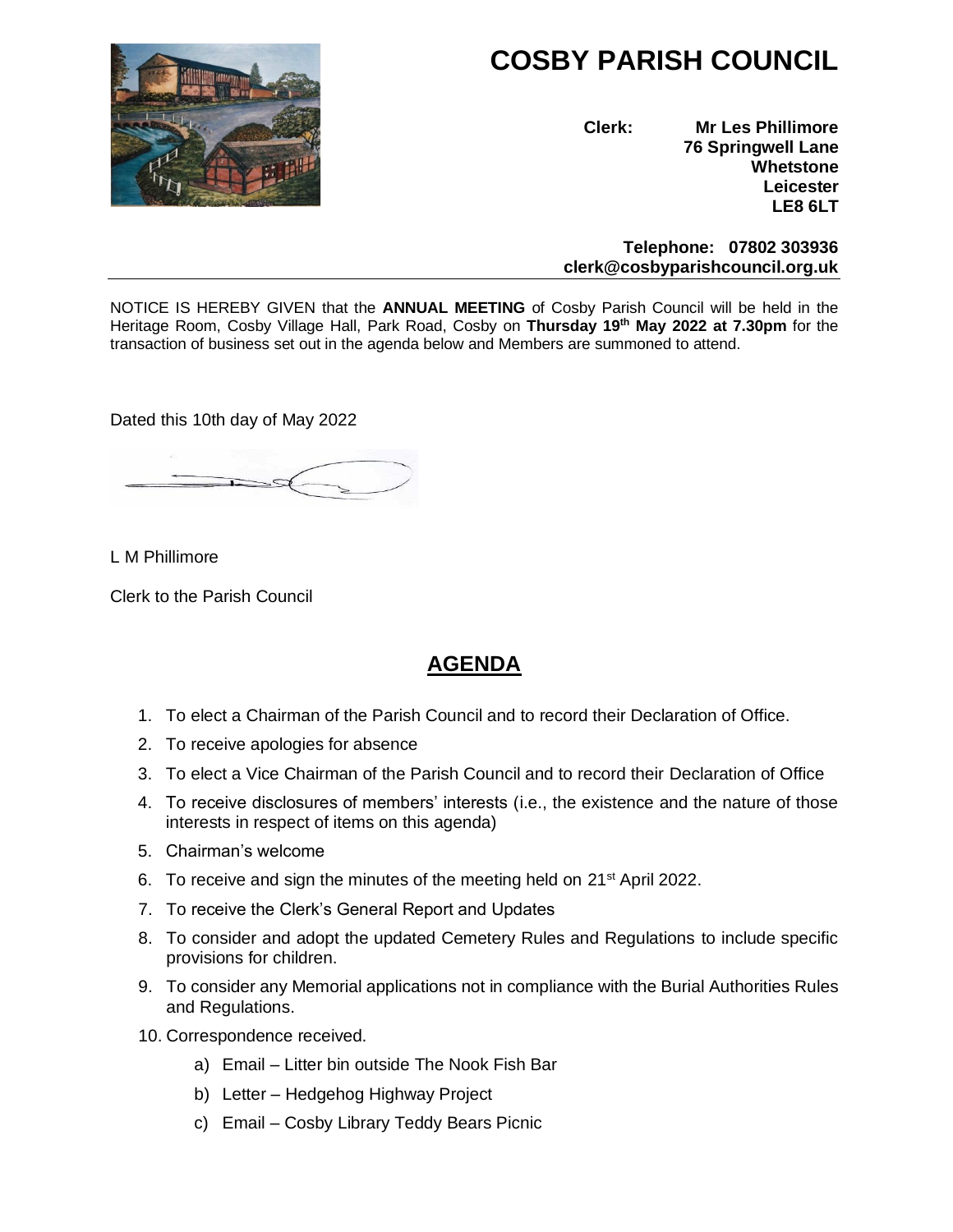- d) Email Cosby Yarn Bomb Grant appeal
- 11. Public Participation **a)** Public Speaking Protocol Requests received by the protocol deadline to be reported by the Clerk to the Parish Council with detail of the agenda item to which they relate. **b)** The meeting will be suspended to allow members of the public to make representation about items that are not on the agenda. All requests must be made to the Clerk prior to the meeting.
- 12. To consider any Planning Applications
- 13. Annual Review:
	- a) To appoint Members to Working Parties for the ensuing year
	- b) To nominate representatives to outside bodies
	- c) To approve membership of bodies, clubs and societies (NALC, LRALC, SLCC, CPRE)
	- d) To confirm key holders for the Parish Council (LP, SC)
	- e) To confirm cheque and BACS signatories (VR, CP, JC, MGH, LP)
	- f) To approve the car mileage allowances for  $2022/23$  (£0.45 & £0.25)
	- g) To confirm the status of Trustees for Parish Council administered Charitable Trusts, "Cosby Recreation Ground Charity" (513289)
- 14. To receive any updates on Village Projects
- 15. To receive any reports from County / District Councillors
- 16. **CONFIDENTIAL ITEM:** In accordance with the Public Bodies (Admissions to meetings) Act 1960 and (Exempt information at Schedule 12A to the Local Government Act 1972 Act) the press and the public will be excluded from the following items by reason of the confidential nature of the business **(Personal, Commercial, Legal)** to be discussed and Information which is likely to reveal the identity of an individual/s and will be requested to withdraw.
	- a) To receive an update on the Tarmac path in Cosby Victory Park to include an email from the original contractors.
- 17. To confirm the date of the next meeting as Thursday 16<sup>th</sup> June 2022